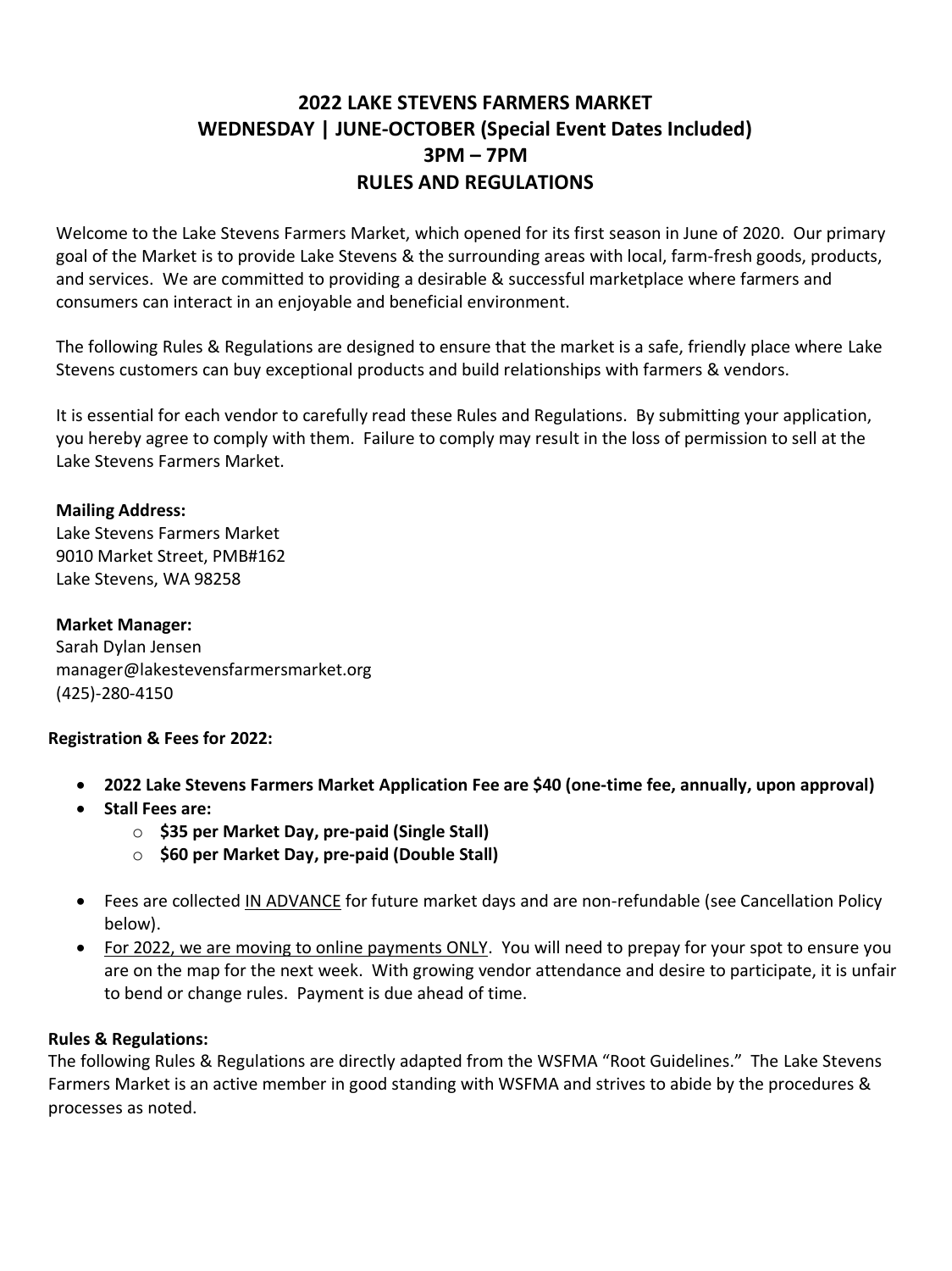# **I. WHO CAN SELL**

o

- **Farmers**: One who raises produce, plants or botanicals, or animals which they sell at WSFMA Member Markets on land they own, lease or rent, in the State of Washington or border counties(Please see "Appendix A: WSFMA Approved Bordering Counties"). The definition of **Farmer** may also include someone who processes produce, fruit, berries, botanicals, meats, honey, etc., which is grown, raised, or harvested on their own, leased or rented property, in the State of Washington or border counties and then turned into value added product(s) such as jams, cider, salsa, vinegars, alcoholic beverages(\*), essential oils or any other botanical use. It may also include **Farmers** who raise the basic ingredient(s) of a product, but who must send it out for fundamental processing, either within Washington State or border counties, before creating the value added product. Such Vendors might include those **Farmers** selling certain essential oils, smoked meats or fish, etc. This excludes **Resellers** or those who might work on, or manage a corporately owned farm and have permission to dispose of surplus product.
	- o *SEAFOODS:* In the case of seafood, the vendor must own, lease, or operate the fishing vessel or own, lease or rent the parcel of land where the seafood is caught or harvested for sale at WSFMA Member Markets. The vendor must be a legal resident of the State of Washington.
	- o **SCALES:** Vendors that sell products by weight must provide their own scales, which must be "Legal for Trade" and subject to inspection by the Department of Agriculture's Weights and Measurements Program.
- **Processors:** One who sells foods that they have personally prepared or processed on property that they own, lease, or rent in the State of Washington. **Processors** are persons offering fresh food products (such as meats, seafood, ciders, wines, baked goods, jams, nuts, etc.) that have added value to their product through some sort of "hands-on" processing (e.g., hand-filleted fish, smoked or butchered meats, handmade candies/nuts, etc.), but have not raised the ingredients themselves. All **Processors** must meet all Federal, State, County and local Health Department requirements. All appropriate permits and licenses must be submitted and filed with the Market Manager. **Processors** must produce their products in Washington State only, or in the border counties listed in Appendix A. Processed food producers should use ingredients from Washington State farms or waters as much as possible, and WSFMA Member Markets should give stall preference to those **Processors** who use ingredients from Washington State farms or waters.
	- o *SEAFOODS: In the case of seafood vendors, the product must originate from the greater Pacific Northwest, which includes Washington, Oregon, Alaska and British Columbia.*
	- o **SCALES:** Vendors that sell products by weight must provide their own scales, which must be "Legal for Trade" and subject to inspection by the Department of Agriculture's Weights and Measurements Program.
- **Resellers**: One who buys produce from farmers in Washington State, or the border counties listed in Appendix A only**,** transports it to a WSFMA Member Market, and resells it to the consumer. **Resellers** are allowed to sell at WSFMA Member Markets, but do have strict criteria to follow: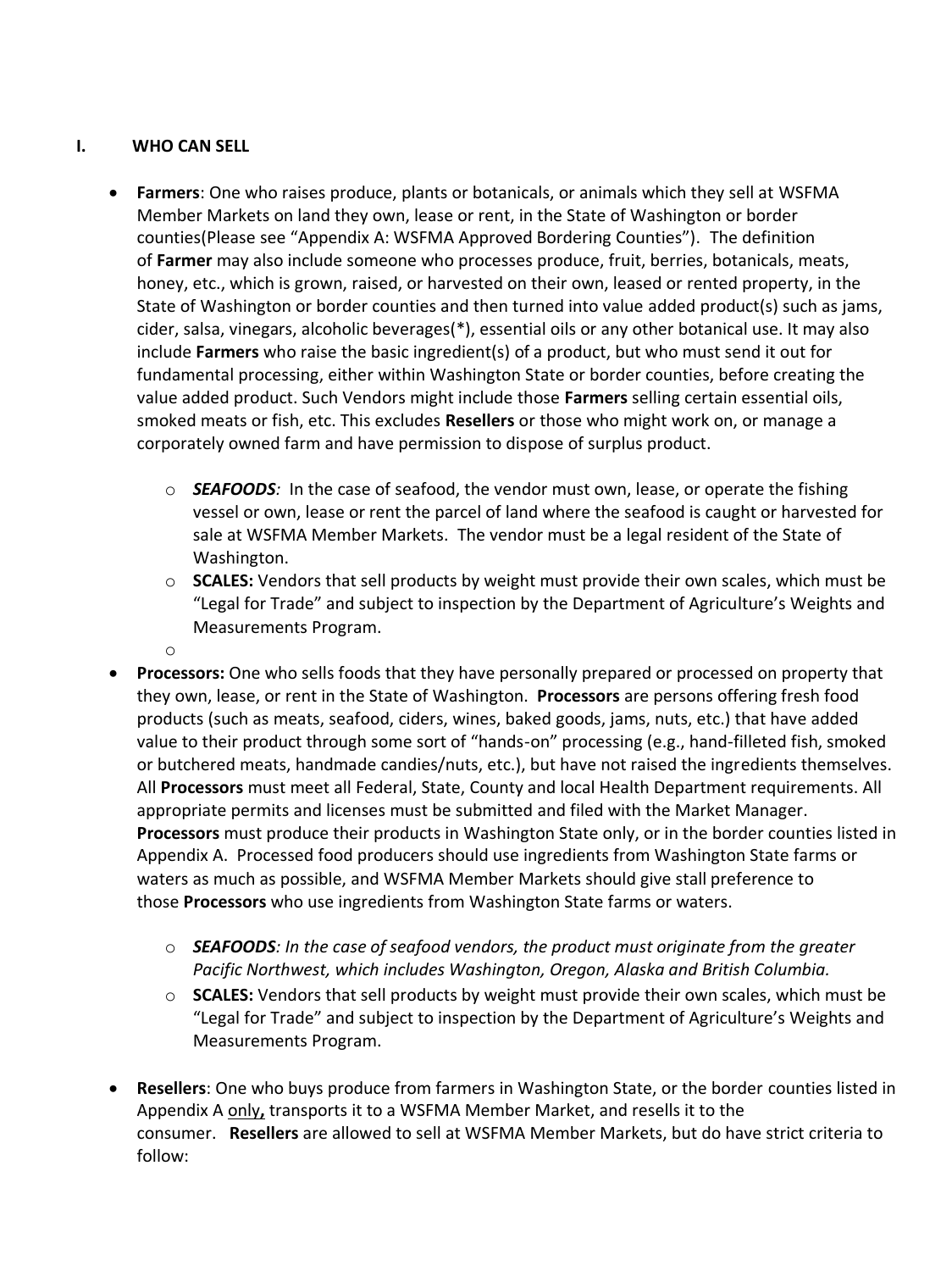- o **Resellers** are expected to be the only stop between the grower and the consumer.
	- The product they buy must not come from shippers, warehouses, jobbers or wholesale distributors.
- $\circ$  They must not sell any produce not grown in Washington State or the border counties listed in Appendix A (For example: oranges or bananas).
- o They may sell any produce they grow themselves on their own property (see**Farmers**).
- o **Resellers** are sellers of crops that cannot be grown reliably, or are not offered for sale in sufficient quantity, by **Farmers** selling at a given WSFMA Member Market, as determined by the individual WSFMA Member Market's governing body.
- o **Resellers** must have all crops pre-approved by the Member Market's governing body before delivering the crops to market for sale. Approved, resold crops must be specifically limited, so as not to compete with the crops of **Farmers** within the geographic vendor boundaries of the WSFMA Member Market, as defined by the Market's policies and by-laws.
- o All **Resellers**, or **Farmers**, must label their products as being resold if they are not selling products which they have grown, raised, or harvested themselves on property that they own, lease, or rent.
- $\circ$  All information declaring which products are resold must be available and displayed for the consumer to easily read. Signage must clearly state which farm(s) produced the products; other terms synonymous with "resold" may be substituted.
- o **Resellers from border counties are not allowed to sell at WSFMA Member Markets.**

#### **Other Vendors:**

- **Prepared Food Vendors:** (Concessionaires) offer freshly made foods, available for sale and immediate consumption on-site at WSFMA Member Markets. **Prepared Food** vendors shall submit and also possess and maintain all required State, County, and local Health Department permits. All appropriate permits and licenses shall be filed with the management of the market. **Prepared Food** vendors should use ingredients produced in Washington State as much as possible. Further, when selecting **Prepared Food** vendors, WSFMA Member Markets are encouraged to provide a good variety of healthy foods and to give preference to those vendors using ingredients produced in Washington State only. **Prepared Food vendors from border counties, listed in Appendix A, are only allowed to sell at WSFMA Member Markets operating along the Washington State border;** WSFMA Member Markets should give priority to those **Prepared Food** vendors who use ingredients from Washington State farms or waters**.**
- **Artisans/Crafters:** One who creates with their own hands the products they offer for sale at WSFMA Member Markets or providers of skilled craft services at the market, such as on-site knife sharpening or tool refurbishment. To qualify as an **Artisan/Crafter**, a majority of the tools and equipment used to produce their products must require skill, personal handling and/or manipulation, including second-hand items that are recycled, re-purposed and/or skillfully and creatively refurbished for new or improved use. **Artisans/Crafters** should incorporate materials grown or produced in Washington State as much as possible and create their products in Washington State only. **Artisan/Crafters from border counties, listed in Appendix A, are only allowed to sell at WSFMA Member Markets operating along the Washington State border;** WSFMA Member Markets should give priority to those **Artisan/Crafter** vendors who use materials from Washington State**.**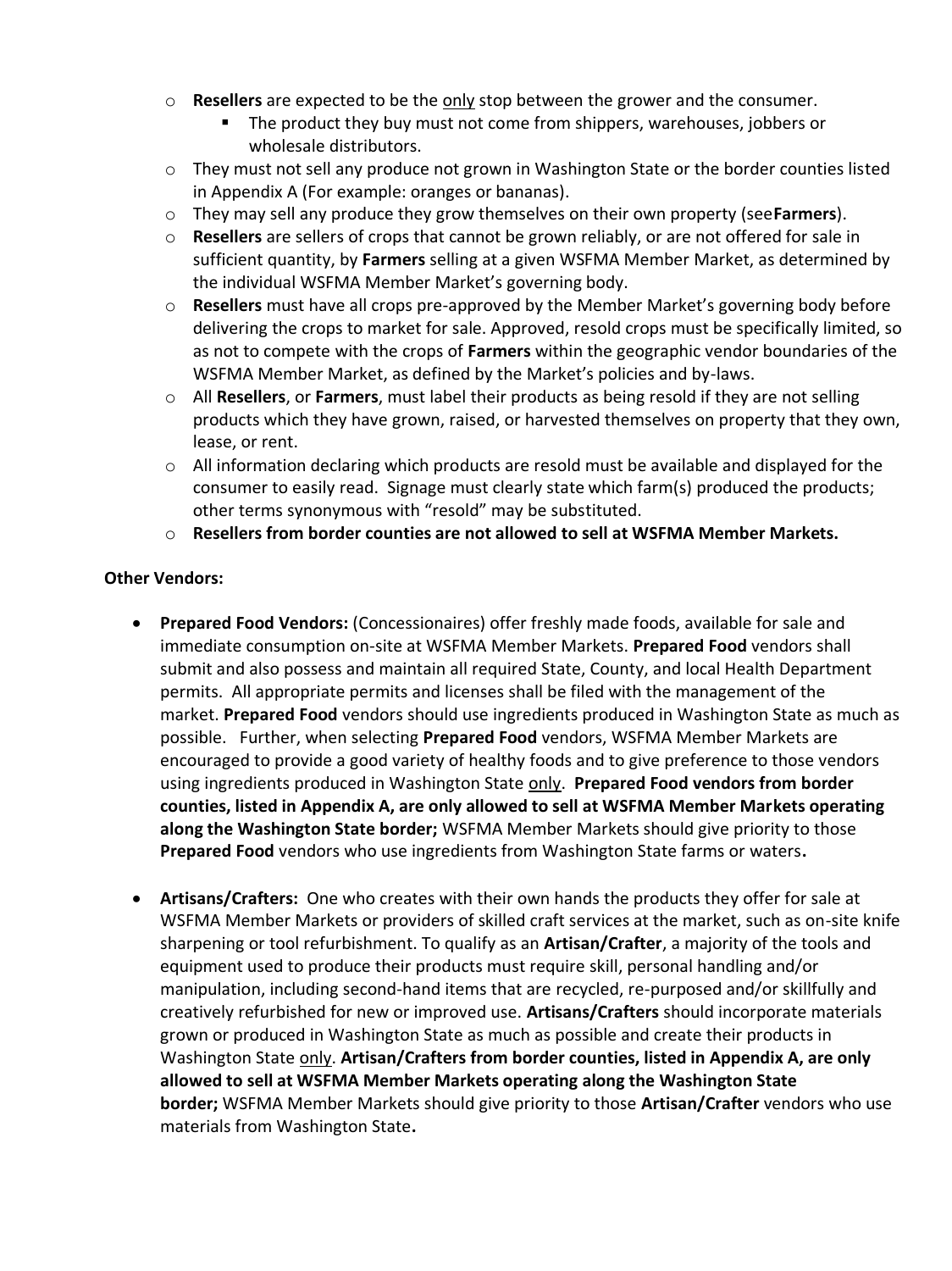# **What is NOT allowed at the Lake Stevens Farmers Market:**

Member Markets are not allowed to have the following vendors selling in their market, unless said vendor falls within an 'Exception'. In all cases, these items are restricted from being sold in a WSFMA Market because the products are either not produced, processed, or created in Washington State by the vendor, or funding, marketing, or other assistance given to vendors comes from a source separate from the vendor. However, vendors who are not allowed to sell at WSFMA Markets are allowed to sponsor market events/activities, as long as they are not selling or taking orders to sell.

- **No Commercial or Imported Items**
- **No Second Hand Items** (Exception: Those vendors who take a second hand item and recycle that item into a new use.);
- **No Franchises or MLM companies:** Those who have entered into an agreement or received a license to sell a company's products and/or use a company's packaging, logo, ingredients, and/or marketing tools under that license or any franchise agreement;
- **No Non-Owner Operated Businesses:** Only those businesses that are operated and controlled by their Washington State-based, or border county-based, owners are permitted at WSFMA Markets; and
- **No Out-of-State Processing:** All processed products sold at WSFMA Markets must be processed within Washington State, or the border counties listed in Appendix A.

# **REQUIRED LICENSES/INSURANCE TO SELL:**

All vendors shall provide with their application current copies of all applicable permits and licenses that are required in connection with the sale of their products. Where applicable, these may include, but not be limited to, SnoCounty Public Health Permit, Washington State Department of Agriculture Food Processors License, Certification for Organically Grown Produce, Department of Fisheries Wholesale License. Vendors selling shellfish must have additional licenses from the Washington State Department of Health.

- o All vendors must possess a valid Washington State Business License, also referred to as a UBI number.
- o Vendors will need to add a **City of Lake Stevens** endorsement when they get their State of Washington Business license. Vendors can do that via the website link here: <http://bls.dor.wa.gov/>
- o **Prepared food vendors,** vendors who provide samples of their products, and food processors must comply with the rules and procedures of the Lake Stevens Health District. For information on health permits and requirements contact **Lake Stevens Health District, 3020 Rucker, Suite 104; Everett, WA, (425) 339-5250.**
- o **SCALES:** Vendors that sell products by weight must provide their own scales, which must be "Legal for Trade" and subject to inspection by the Department of Agriculture's Weights and Measurements Programs.
- o **All vendors are required to carry a valid form of Vendor/Product or General Liability insurance and name the Lake Stevens Farmers Market as an additional insured.**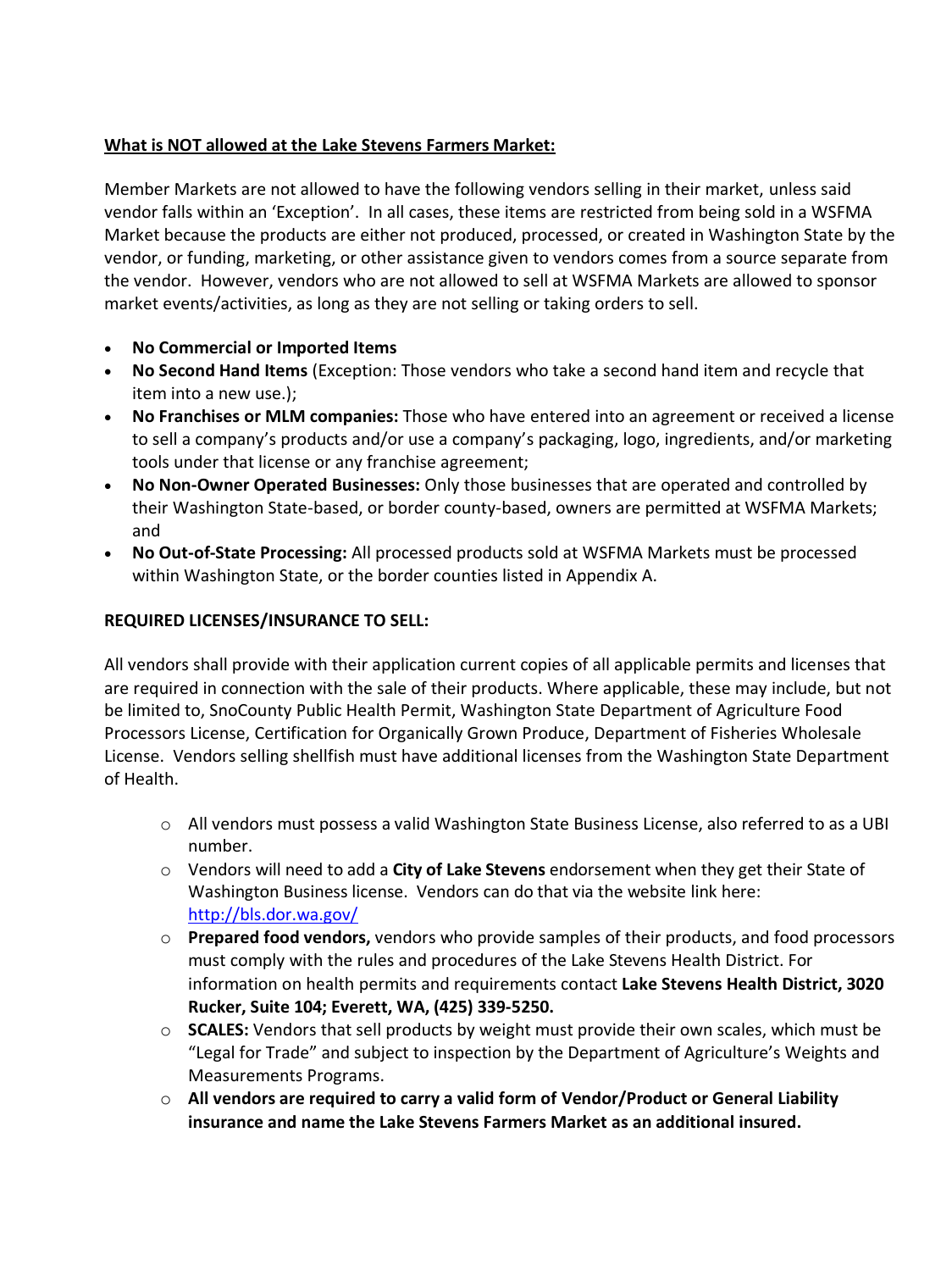## **II. CANOPY WEIGHTS**

Canopy Weights must be attached to vendor and market canopies at all times. All vendors who wish to erect canopies (including umbrellas) on the Farmers Market site during a normal period of market operations, including the set up and break down period, are required to have their canopies sufficiently and safely anchored to the ground from the time their canopy is put up to the time it is taken down. Any vendor who fails to properly anchor his or her canopy will not be allowed to sell at the Farmers Market on that market day, unless that vendor chooses to take down and stow their canopy and sell without it. **Each canopy leg must have no less than 24# (pounds) anchoring each leg, and market umbrellas, 50#.** Alternatively, canopies may be secured on grass or unpacked soil by steel auger anchors or spiral tent stakes of at least  $\frac{y''}{z''}$ thickness and 12 – 15" length, properly installed and secured. Non-spiraled, straight tent stakes are not an acceptable canopy anchoring system. Holding capacity of auger anchor systems is dependent on soil conditions and density and may not be adequate in rocky soils.

# **III: LOAD IN/LOAD OUT**

- o Booth set-up is NOT permitted before 12 P.M. on Market Day. Likewise, vendors are not permitted to start the tear-down process in or of their booth before the end of market at 7 P.M. For extenuating circumstances, the Market Manager must give approval and be available to assist in the case of early set-up or tear down.
- o **SPEED:** Vendors must adhere to a speed limit of 5 MPH when entering or exiting the market for loading.
- o **Load In** may occur between the hours of 12 P.M. and 2 P.M. All booths must be set up and ready to begin selling at 2:45 P.M. Late arriving vendors after 2 P.M. will have to park their vehicle outside the market area for unloading and carry their supplies to their booth.
- o **Load Out** may only occur after 7 P.M. and once the majority of customer traffic has subsided. Vendors will be loaded up and shall leave the site no later than one hour after the Market is closed. Exceptions, if any, must be cleared with the Market Manager.
- o **Entry/Exit Points:** Load In (and returning your vehicle for load out) must occur through the designated entry and exit points as designated by the Market Manager.
- o **Vehicles**: Insurance parameters prohibit traffic movement on the market site during open hours. Absolutely no vehicle operations are allowed into the market after 2 P.M. without Manager or Board Member escort. Vendors that arrive late will need to park off site and carry their supplies to their booth space.
- o **Space Assignments:** Standard stall space is 10 feet x 10 feet. Double stall space is 20 feet x 10 feet. There is limited space assignment for trucks and vehicle-required booths. These are reserved for farmers & special needs vendors.
- o **Parking:** vendors must park as far away from the market site as possible, and only in legalto-park areas. The Market will NOT be responsible for tickets, fines or towing fees incurred from vendors' parking infractions.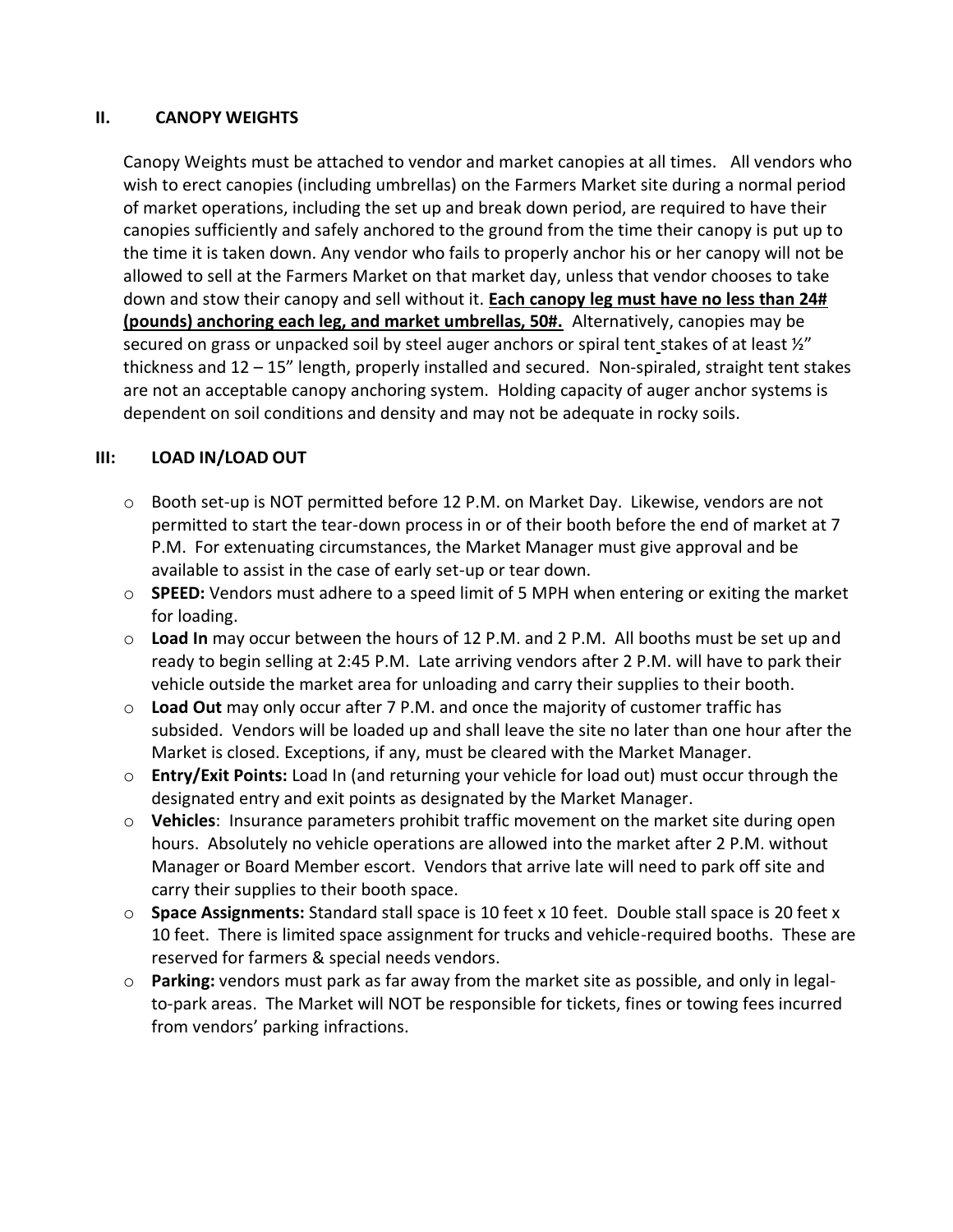### **IIII: VENDOR PARTICIPATION & PERFORMANCE**

## **PRIMARY GUIDELINES:**

o **OPEN TO SELL:** Selling shall begin no earlier than the stated Market opening time, when the Market Manager indicates that the Market is officially open, with the exception that a vendor may make purchases of products/prepared foods from another vendor before the Market opens if this is agreeable to the other vendors. Repeated violations of the selling rule will result in loss of vendor's right to sell. Vendors who sell out early should post a sign to that effect. Vendors shall not leave their vehicles and goods unattended and must stay until closing.

# o **DATE CHANGES & CANCELLATIONS:**

- o **Date Changes:** Given the vast amount of work to create a welcoming vendor mix each week as well as the growing demand for vendor space at the market, attendance is not only important but imperative. The Lake Stevens Farmers Market does not require minimum or maximum attendance for vendors at the market but will be instituting a date change policy beginning with the 2022 season. Each vendor is allowed up to 3 date changes per season, primarily including cancellations. Farmers will be allowed up to 5 date changes, per season, including cancellations. Date changes are qualified as removals or additions to your originally-applied-for dates. Once a vendor has hit their limit of changes/cancellations, they will be put on the waiting list until space becomes available again. Please chose your market dates carefully when applying for the market.
- o **Cancellations:** Vendors who cannot attend the Market on a regularly scheduled day must contact the Market Manager at least 48 hours prior to that Market day (Tuesdays, close of business 5p.m.) via the date change service in our Marketwurks software. Vendors who do not cancel outside of the 48-hour policy via this tool will forfeit the regular stall fee for that day – no exceptions.
- o **SIGNGAGE:** Each booth space must prominently display a sign clearly identifying the farm or business by name. Signs must be in place by the opening of the Market. All product descriptions must be true and not misleading. All signs must not obstruct visibility into other vendors' booths or impair other vendors' ability to sell nor create a hazardous situation for customers.
- o **KEEPING THE MARKET CLEAN:** The Market site is on a brand-new City park in Downtown Lake Stevens. Vendors must keep their space clean and attractive during market hours and must clean up their space after the market closes, including sweeping up any debris and removing trash.
	- $\circ$  Vendors using disposable paper products are required to bring a sufficient garbage can.
	- o All vendors should bring a broom and dustpan.
	- $\circ$  Flower & Farm vendors may be asked to put a tarp down in their work area to prevent grinding of plant or floral material into the concrete**.**
	- o All vendors must haul out their trash. The Market trash & recycle receptacles are for customer use only.
	- o **A fine of \$20 will be assessed to vendors who do not adhere to these guidelines**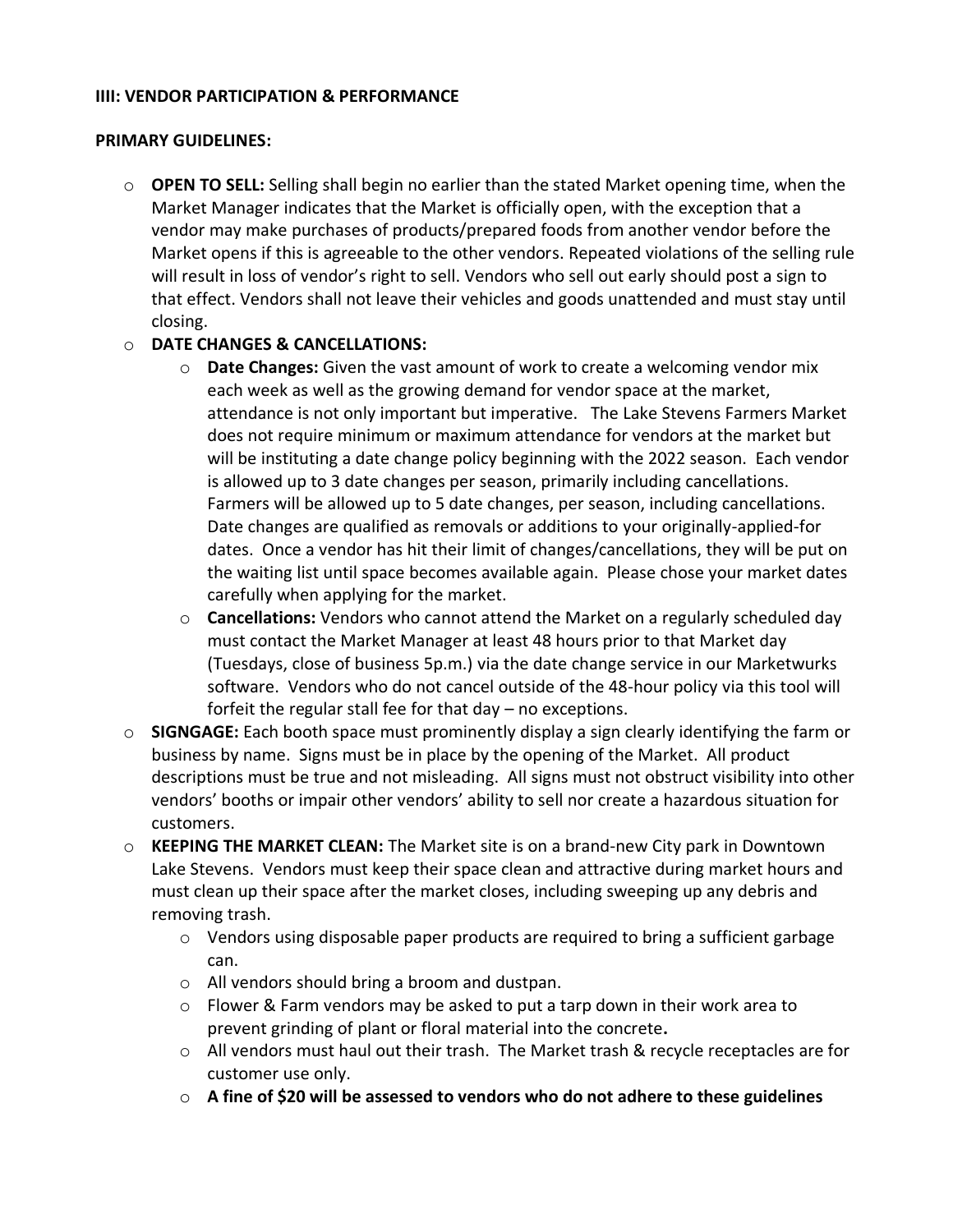#### o **TAXES/FEES:**

o Vendors are responsible for collecting and reporting sales tax.

#### **SECONDARY GUIDELINES:**

- o **Staffing:** all persons working at a vendor booth must be familiar with and adhere to all market rules as outlined in this document.
- o **The Lake Stevens Farmers Market is a SMOKE & TOBACCO FREE Market. Absolutely no exceptions.**
- o **PETS:** Vendors are **discouraged** from bringing pets to the market. Exceptions include seeing eye dogs, dogs for the hearing impaired or other disability guide dogs as outlined by law in the State of Washington.
- o **CHILDREN:** We **strongly discourage** vendors from bringing their children to the market. However, if circumstances require them to do so, vendors must closely supervise their children at all times while on Market premises, with special care given during set-up time, which can be potentially dangerous. Children are not allowed to wander the market unattended (parent or guardian.)

#### **VENDOR COMMUNICATION**

If vendors have concerns regarding market policies or operations, they may complete a Vendor Communication Form that is available from the Market Manager. Each form will be reviewed by the Market Manager and, if appropriate, the Board of Directors.

**Vendor Packets** will be handed out during the first hour of each Market Day. Vendors are required to accurately indicate their market sales each Market Day they attend during the course of the season. The Lake Stevens Farmers Market does NOT charge commission on sales for any vendors. The collection of financial data is to provide reporting totals to WSFMA and stay in good standing as a member of the organization. No data is given to any outside party or noted in any non-confidential data.

#### **COMPLIANCE WITH LAWS**

All vendors must comply with all applicable federal, state and municipal laws at all times while participating in the market and must comply with licensing requirements for their business.

Vendors shall not discriminate on the basis of race, color, sex, religion, nationality, creed, marital status, sexual orientation or preference, age, veteran or military status, or the presence of any sensory, mental or physical handicap.

#### **HOLD HARMLESS**

Vendor assumes all responsibility for their involvement in the Lake Stevens Farmers Market Association and their participation in the market and agrees to indemnify, defend and hold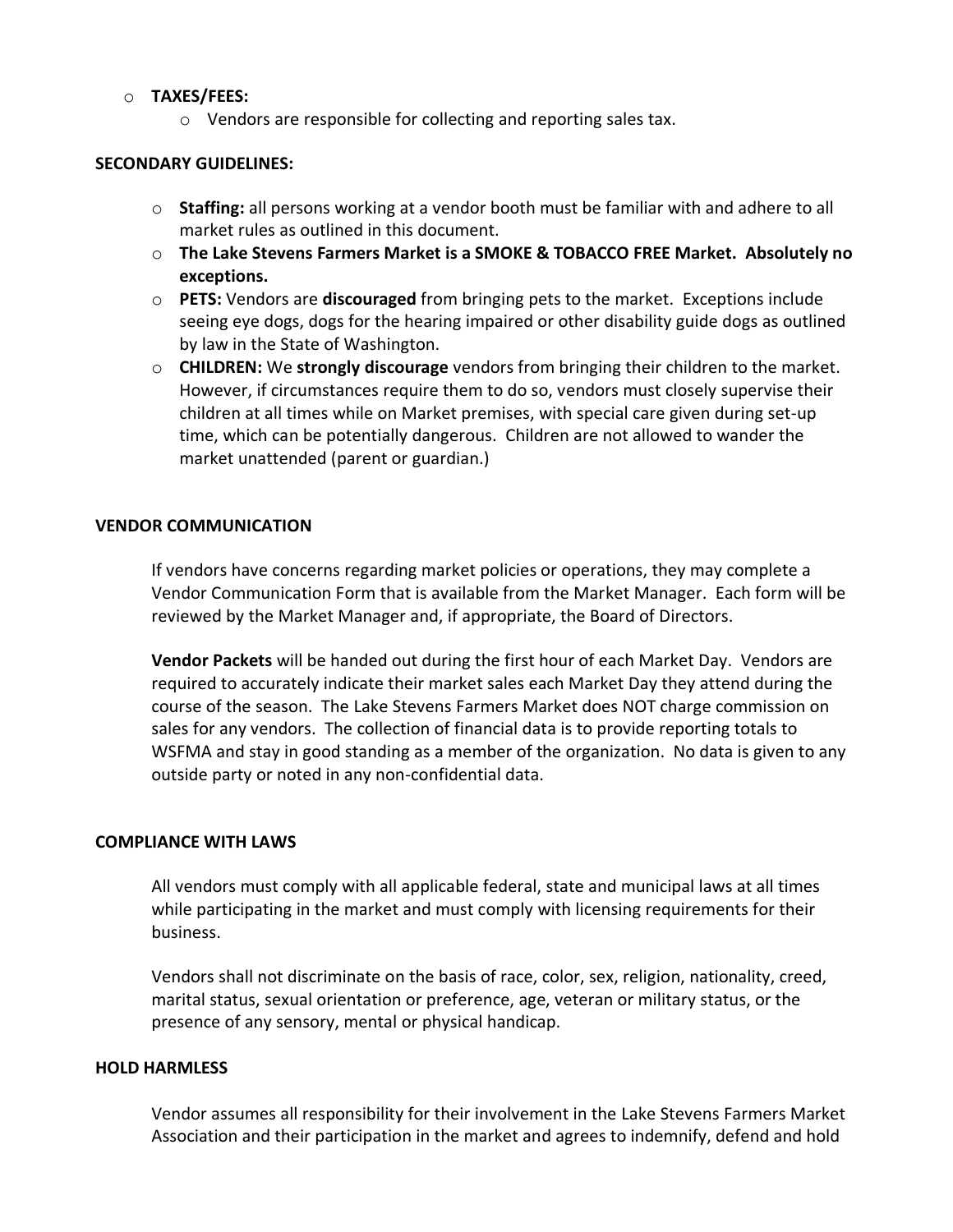harmless the Lake Stevens Farmers Market, and the City of Lake Stevens, and their respective board members, contractors, and agents from any and all claims, demands, suits and liability, for any damage, loss, harm or injury to any person or any property of the vendor or any of its employees or other representatives.

In no event will the Lake Stevens Farmers market be liable for any direct, indirect, actual, special or consequential damages of any nature whatsoever, including, but not limited to lost profits, business interruptions or other economic loss to the vendor due to the refusal of a vendor application, termination of a vendor relationship by the market manager or Board of Directors or due to the cancellation of the market as scheduled.

#### **REFUSAL OF APPLICATION**

The Market Manager has the right to refuse any vendor application and submittal of an application does not guarantee placement at the Lake Stevens Farmers Market.

Efforts will be made to accommodate those who apply and meet the criteria above however vendors may not be allowed to participate in the market due to prior performance, insufficient space; business location; product mix; duplication of product(s); not submitting the required licenses/permits on time; late arrival and/or absence without proper notice; and refusal to adhere to the Market guidelines.

#### **ACCEPTABLE BEHAVIOR**

The Lake Stevens Farmers Market expects that all vendors will create a welcoming environment for market customers and to treat other vendors, staff and market customers with respect and to use a problem-solving approach to any problems that arise.

In the event that vendor behavior is offensive or threatening to other members of the market community, management reserves the right to remove the vendor from the market.

# **COVID-19 ADDENDUM FOR 2022 MARKET OPERATIONS**

In order to help slow the spread of COVID-19 cases in Washington State and ensure that hospital and medical systems are not overwhelmed, the Lake Stevens Farmers Market Association and Lake Stevens Farmers Market (LSFM) will work closely with the Lake Stevens Health District (SHD) to take necessary steps to protect public health. In this rapidly changing situation, it is important for LSFM and vendors to be in constant communication and understand the requirements and any changes as they happen. Changes will be communicated as far in advance as possible but may occur as late as Market day.

As an essential business, farmers can play an important role in protecting Market staff, volunteers, vendors, and shoppers from COVID-19 by following these recommended personal and environmental hygiene practices.